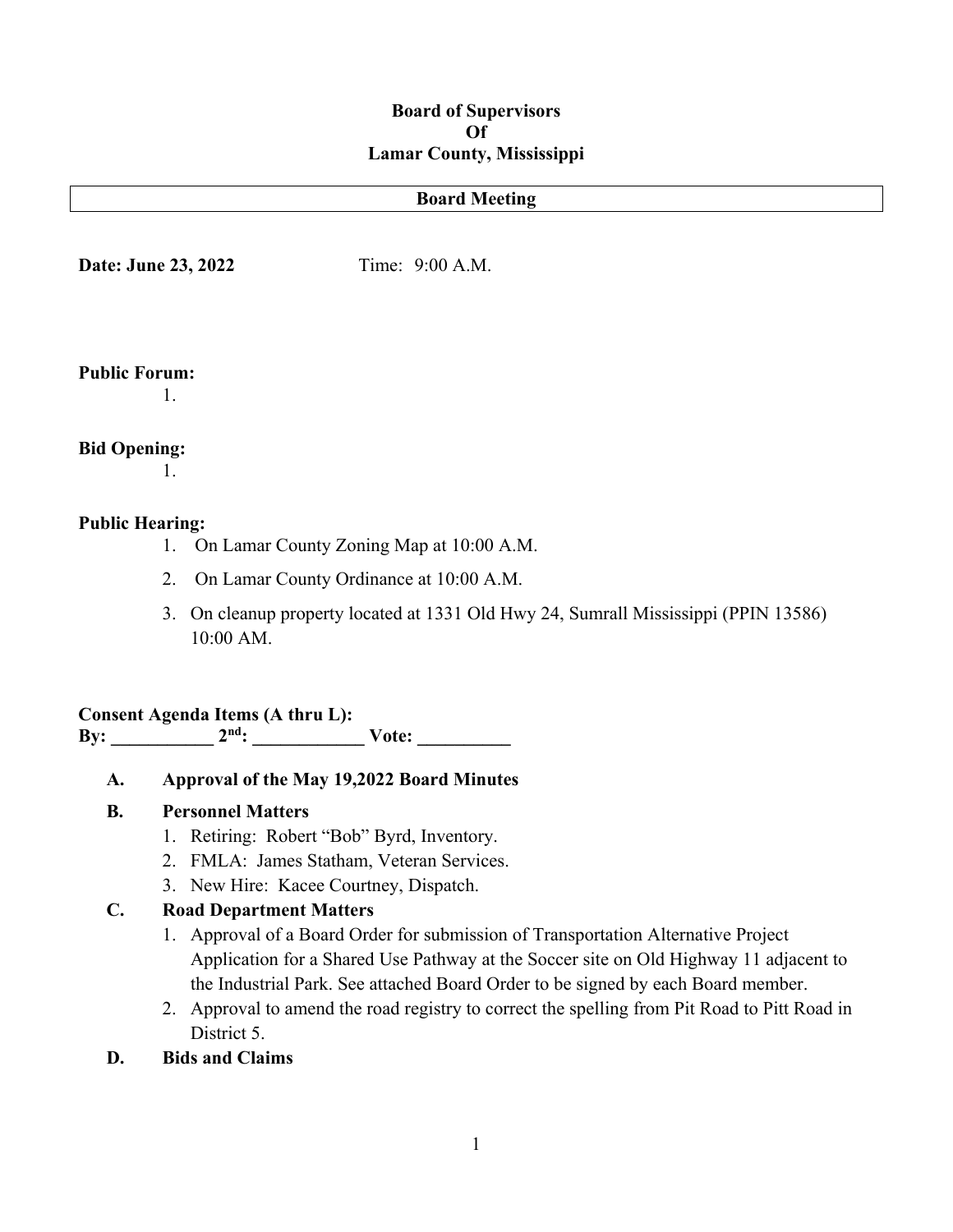- 1. Approval to advertise county resources in accordance with Mississippi Code §17-3-1 in the amount of \$2,500.00 for sponsorship of the advertising of the Celebrate American community-wide picnic on July 3,2022 event hosted by Temple Baptist Church.
- 2. Approval for Casey McInnis, Cory Mataya, Marvin Pittman, and Windy Robinson to attend the MADCP Training Conference on August 24-26,2022 at the IP Casino.
- 3. Approval for Board President to sign the Standard Form of Agreement between Lamar County and Landry Lewis Architects for the Purvis Senior Center.
- 4. Approval to advertise county resources in accordance with Mississippi Code §17-3-1 in the amount of \$1,000.00 for sponsorship of the advertising of the 2022 Lumberton Olde Tyme Festival on October 15, 2022.
- 5. Approval for Judge Greer to attend the 2022 MJCJA Summer Convention at the Golden Nugget in Biloxi, MS on July 16-20, 2022.
- 6. Approval to pay Contractor Estimate #1 for the Sheriff Annex, Voting Precinct & Covid Relief Center to Stewart Development, LLC in the amount of \$37,452.80.
- 7. Approval to pay Contractor Estimate #7 for the Fire Training Facility to Codaray Construction in the amount of \$14,929.56.
- 8. Approval to pay Contractor Estimate #1 for Plantation Drive and Old Hwy 11 Connection to R & J Construction Inc. in the amount of \$240,192.00.
- 9. Approval to pay Contractor Estimate #1 for Plantation Drive and Old Hwy 11 Connection to Continental Rails Inc. in the amount of \$45, 238.52.
- 10. Approval to transfer \$148.32 from Drug Court to County Wide Road for work performed by the Road Dept.
- 11. Approval to transfer \$9376.19 from Sanitation to County Wide Road for work performed by the Road Dept.
- 12. Approval to transfer \$968.53 from Courthouse Maintenance to County Wide Road for work performed by the Road Dept.
- 13. Approval to transfer \$19.00 from Planning and Development to County Wide Road for work performed by the Road Dept.
- 14. Approval to transfer \$117.72 from Parks & Recreation to County Wide Road for work performed by the Road Dept.
- 15. Approval to transfer \$134.12 from Emergency Management to County Wide Road for work performed by the Road Dept.

# **E. School Board Matters**

- 1. Order approving rental consideration set in  $16<sup>th</sup>$  section lands in Lamar County for Norman and Melissa Thompson.
- 2. Order approving rental consideration set in 16<sup>th</sup> section lands in Lamar County for Lamar Rentals.

# **F. Sheriff Department Matters**

- 1. Rate Change: Colton Dennis, Corrections.
- 2. Rate Change: Scott Wagner, Sheriff Administration.
- 3. Approval of Shauna Harvey to attend the 2022 Project Safe Neighborhood Grant Implementation meeting on June 13,2022 in Ridgeland, MS.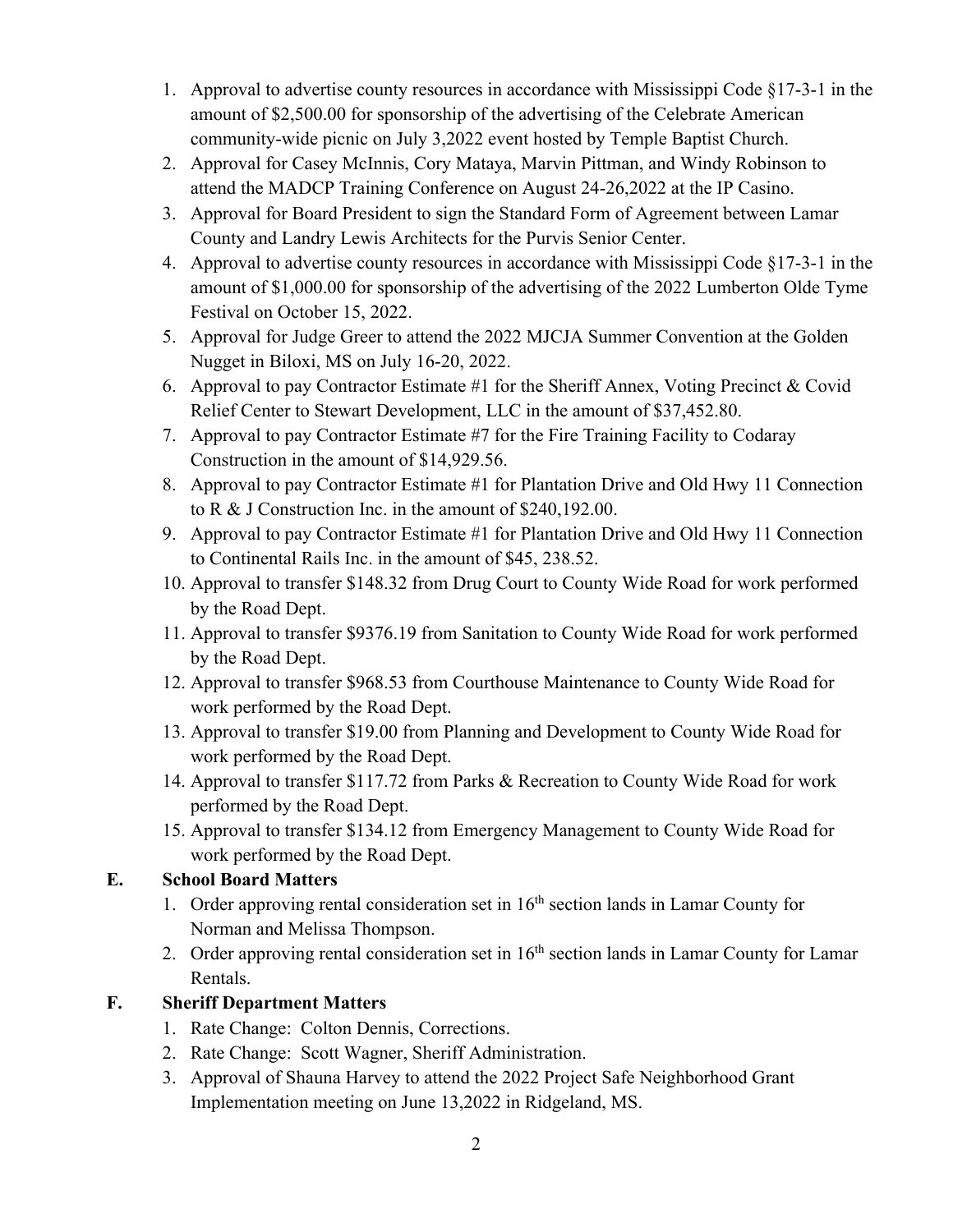- 4. Approval for Corrections Officers Summer Anderson, Shelby Culpepper, Shaina Culpepper, Brandon Hodges, Bre Neary, C.J. Mason, Melissa King, and Justin Rogers to attend the SWAT Training on July 18-22,2022 at the Columbia Law Enforcement Training Academy.
- 5. Approval for Corrections Lt.'s Melissa Lee and Kimberly Mapp to attend the CIT Conference on August 28-September 1,2022 in Pittsburg, PA.
- 6. Approval of Investigator David Bullock to attend the Sex Offender Compliance Symposium on September 27-30,2022 at the IP Casino.
- 7. Approval for Investigators Lance Emfinger and Scott Wagner to attend the Homicide Investigation Seminar on October 11-1,2022 in Stapleton, AL.
- 8. Approval to reimburse Investigator David Bullock \$139.99 for plain clothing from Sheriff's clothing allowance for plain cloths officers (State Statue 19-25-13).
- 9. Approval for Officer Esmeralda Gonzalez to attend the Child Sexual Abuse Investigations Training on August 23-25,2022 at the Hattiesburg Police and Fire Training Academy in Hattiesburg, MS. These monies will come from the Sheriff's registration and training fund.
- 10. Approval for the Sheriff Department to purchase a Bullet Proof vest from USM Police Department in the amount of \$475.00.
- 11. FMLA: Joshua Crawford, Sheriff's Administration.
- 12. Rate Change: Brandon Hodges, Corrections.
- 13. Approval for Correctional Officers Bond, Davis, Dennis, Hoffman, Lymon and Spears to attend the Correctional Officers Certification Training at the Columbia Law Enforcement Training Academy on October 3-21,2022. There will be no cost to the county/
- 14. New Hire: Sampson Long, Corrections.
- 15. Approval for board president to sign the grant application for the MS Department of Public Safety Planning Office of Justice for FY23.
- **G. Planning Matters**
	- 1.
- **H. Fairground/Parks & Recreation Matters**
	- 1.
- **I. Fire Coordination Matters**
	- **1.** FMLA: Carolyn Barefoot, Central VFD.
- **J. Additional Matters**
	- 1.
- **K. Inventory Matters**
	- 1. Approval of the attached asset deletion list as submitted and dispose of as indicated on the attached inventory deletion form.
	- 2. Approval of the attached asset transfer list as submitted.
- **L. Tax Collector/Assessor Matters**
	- 1. Approval of changes in Assessments per attached as submitted by the Tax Collector/Assessor.
	- 2. Approval of changes in Homestead per attached as submitted by the Tax Collector/Assessor.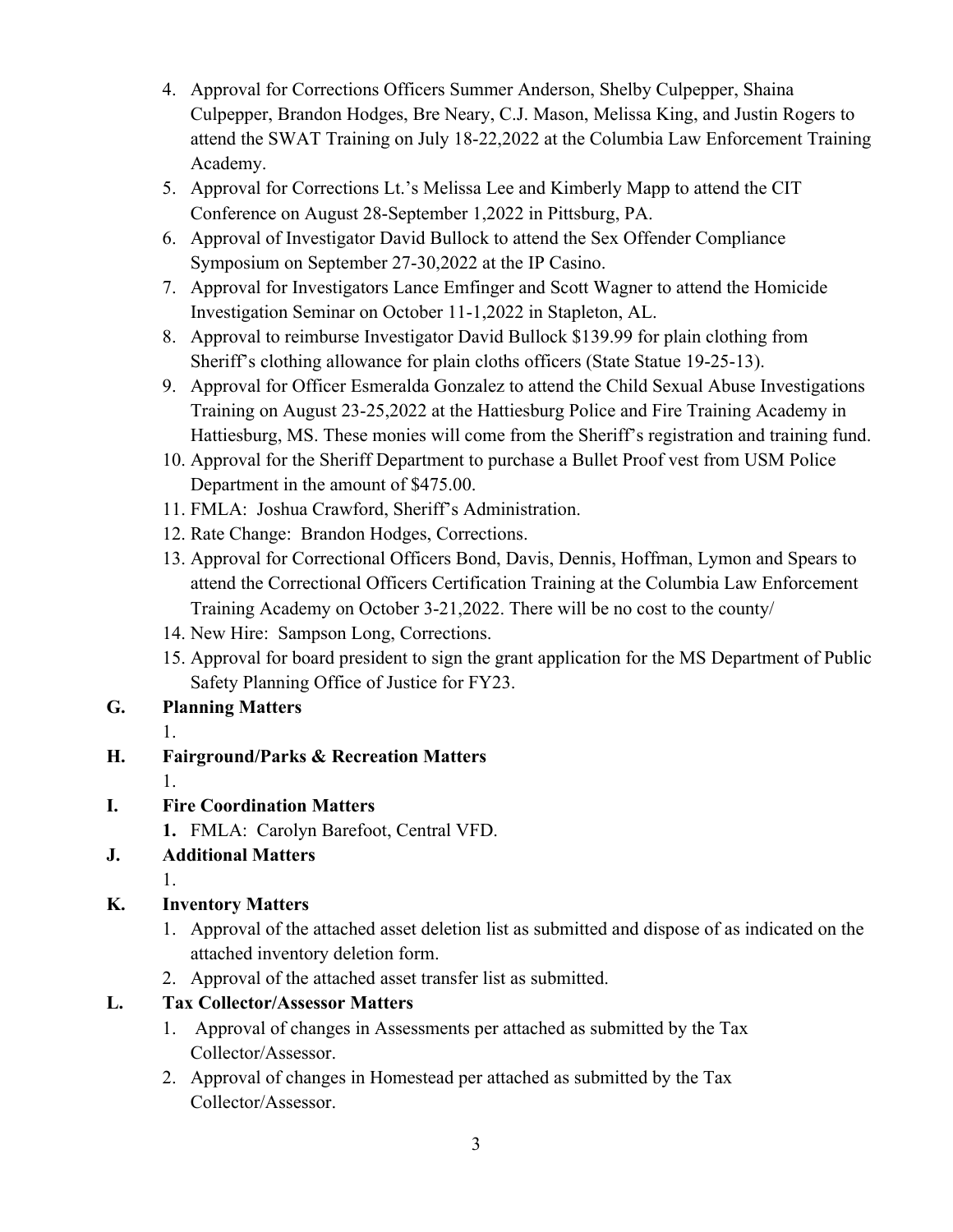- 3. Approval of Tax Sale Cancellations per attached as submitted by the Tax Collector/Assessor.
- 4. Approval of the surrender of old vehicle tags per attached as submitted by the Tax Collector/Assessor.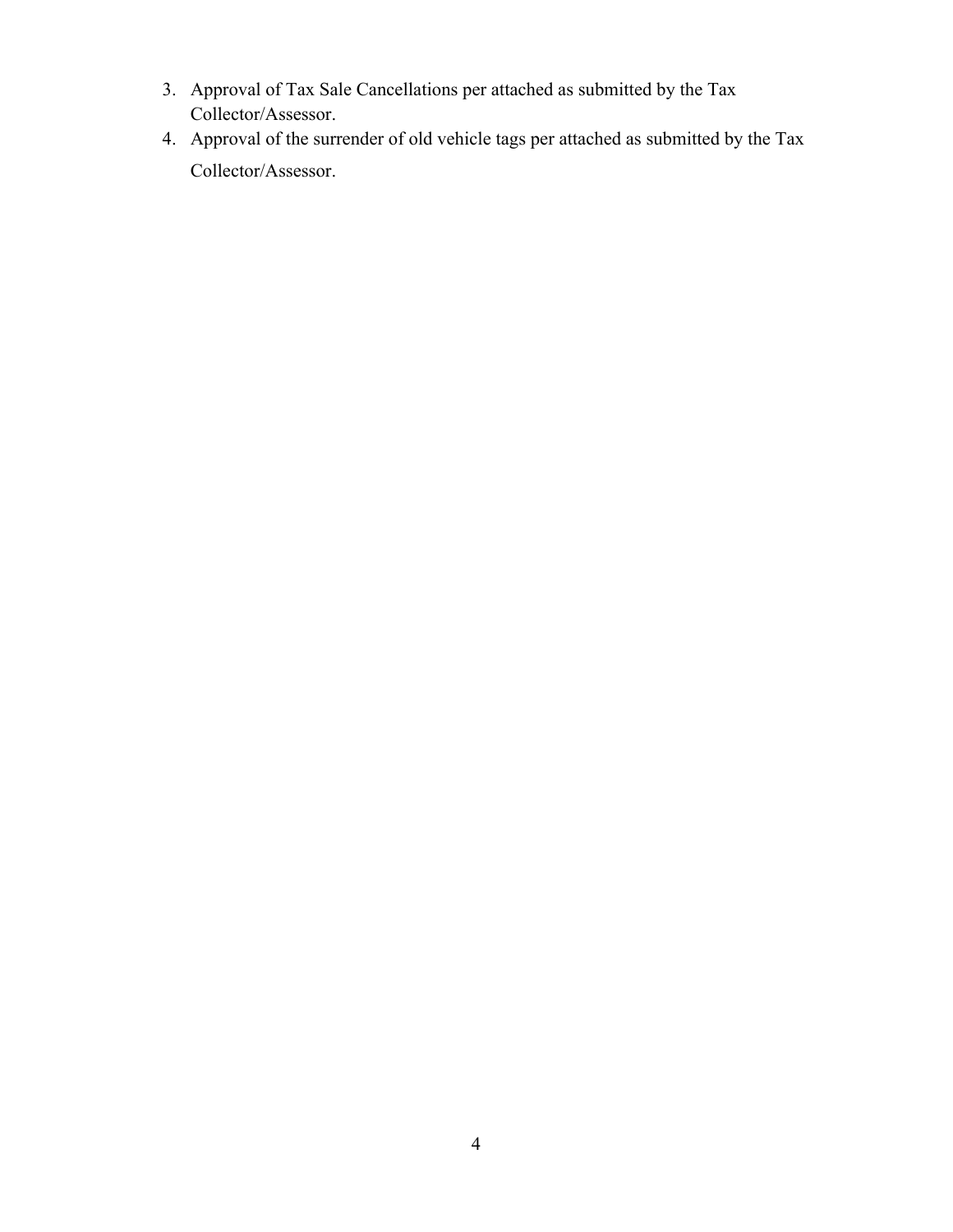## **Business Matters/Discussion Agenda Items:**

# **M. Planning Matters**

- 1. Consideration of approval to accept roadways for county maintenance for Mason Rue Phase III. Peoples Bank has notified Lamar County they do not intend on extending the Letter of Credit #405 in the value of \$22,500.00. The Letter of Credit expires August of 2022 without any renewal. All platted lots have structures on them. Supervisor's District 5. **Motion Second Vote**
- 2. Consideration of Approval for filing purposes Nobles Ridge. The plat consists of 5.05 acres with 8 lots and no new roadways, or upgrades completed by the developer. This proposed development is zoned GC/General County. The proposed subdivision is located Supervisor's District 4.

| <b>Motion</b> | Second | ote |
|---------------|--------|-----|
|               |        |     |

## **N. Road Matters**

1.

## **O. Bids and Claims**

1. Consideration of Lincoln Road Phase I bid received from R&J Construction for \$4,373,817.93.

| <b>Motion</b> | $\frac{1}{2}$<br>w |  |
|---------------|--------------------|--|
|               |                    |  |

## **P. Additional Matters**

1. Approval to adjust the annual salaries of the members of the Lamar County Board of Supervisors effective July 1, 2022 per Senate Bill No. 2719 of the 2022 Legislative Session.

| <b>Motion</b> | Second | ′ote |
|---------------|--------|------|
|               |        |      |

2. Approval to adjust the annual salaries of the Lamar County Justice Court Judges effective July 1, 2022 per Mississippi Code §25-3-36.

| M<br>----<br>uon<br>-- | ----- | nte<br>, |  |
|------------------------|-------|----------|--|
|                        |       |          |  |

3. Approval to adjust the annual salary of the Lamar County Board Attorney to an amount equal to the members of the Board of Supervisors effective July 1, 2022 per Mississippi Code §19-3-47.

**Motion Second Vote**

- **Q. Under Advisement**
	- 1.